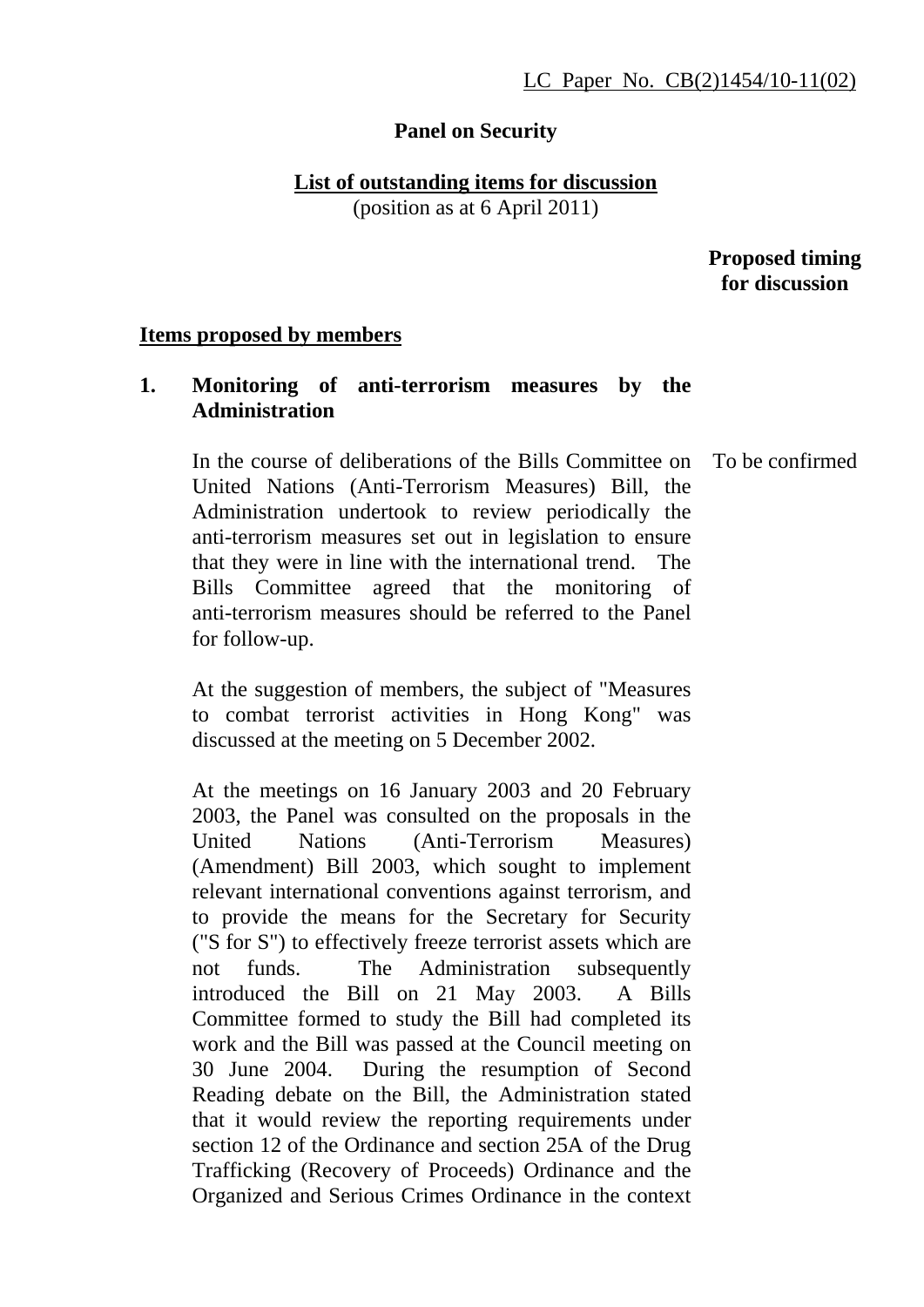of the exercise to put in place the Financial Action Task Force on Money Laundering's Forty Recommendations ("the FATF Recommendations") which was scheduled to start in 2004-2005.

In its letter dated 27 October 2004 (LC Paper No. CB(2)110/04-05(01) issued on 28 October 2004), the Administration advised that it planned to launch the proposed review of the suspicious transaction reporting requirements in the first quarter of 2005.

Progress reports provided by the Administration were circulated to members vide LC Paper Nos. CB(2)875/04-05, CB(2)751/05-06 and CB(2)973/05-06 on 16 February 2005, 23 December 2005 and 25 January 2006 respectively.

The review of the suspicious transaction reporting requirements was launched in the first quarter of 2005 and is still underway. The Administration will inform the Panel of the result of the review in the course of the preparation of the legislation for implementing the FATF Recommendations.

## **2. Follow-up on issues relating to the Police's List of Recordable Offences**

Issues relating to the Police's List of Recordable Offences and Certificate of No Criminal Conviction were discussed at the meeting on 2 April 2004. Members were concerned that besides some 167 recordable offences which might be recordable by the Police, offences where a heavier sentence would be imposed on conviction would also be recorded. They considered that the criteria for recording a conviction should be set out clearly and the records of convictions maintained by the Police should be separated from the system for issuing Certificate of No Criminal Conviction. The Administration stated that it would examine the issue having regard to the practice in other To be confirmed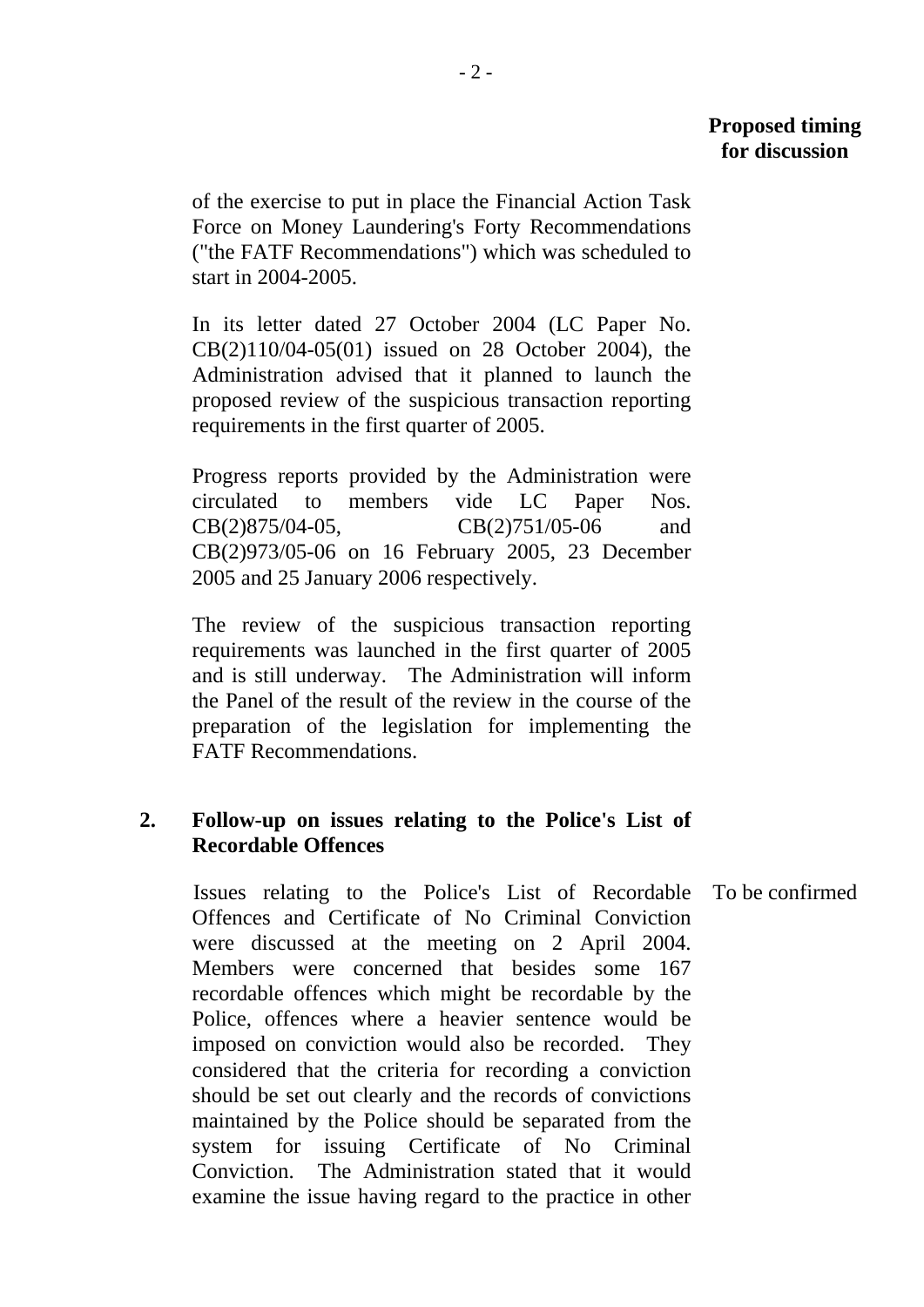countries. Hon James TO proposed that the matter be followed up by the Panel.

# **3. Legislative amendments to the Public Order Ordinance and Police's internal guidelines**

At its meeting on 1 November 2005, the Panel discussed issues arising from the judgment delivered by the Court of Final Appeal on the case of *LEUNG Kwok-hung and others v. the Hong Kong Special Administrative Region*. The Statute Law (Miscellaneous Provisions) Bill 2007, which incorporated legislative amendments to the Public Order Ordinance in the light of the judgement, was passed at the Council meeting on 30 April 2008. To be confirmed

Separately, the Administration informed the Panel that the Police would, in consultation with the Department of Justice, review the internal guidelines for dealing with notifications of public meetings and processions. A copy of a set of new guidelines adopted by the Police on the approach to the Public Order Ordinance in relation to public meetings and public processions, together with a related note prepared by the Police, were issued to Members vide LC Paper No. CB(2)1224/05-06 on 23 February 2006 for reference.

The processing of notification of public meetings and processions under the Public Order Ordinance was discussed at the Panel meeting on 5 June 2007.

## **4. Interception of communications and covert surveillance**

In the course of examination of the Interception of To be confirmedCommunications and Surveillance Bill, the Administration undertook to -

(a) provide the Panel with an updated version of the code of practice from time to time;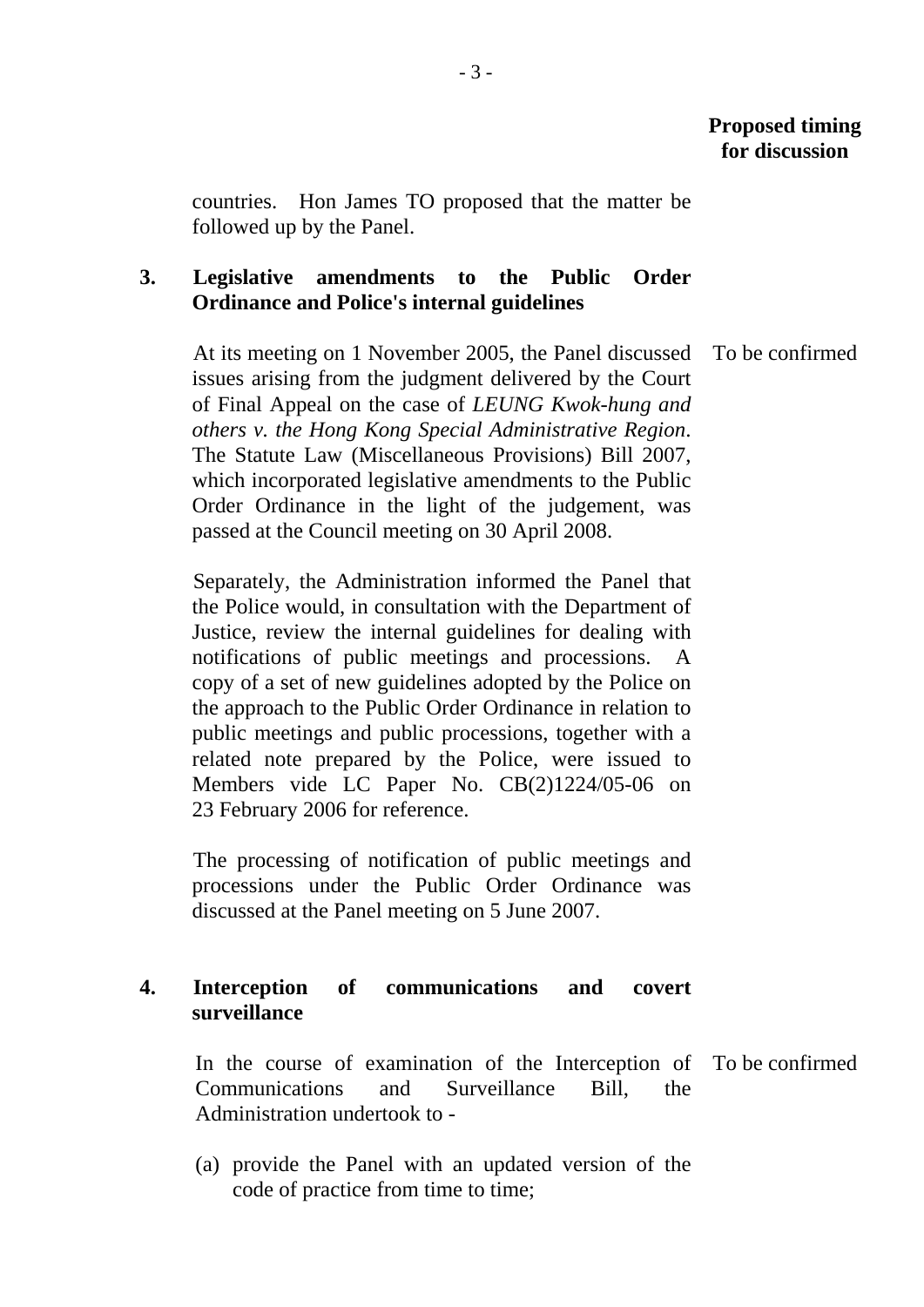- (b) report to the Panel the outcome of the review of the intelligence management system of law enforcement agencies;
- (c) report to the Panel the results of the Administration's review on issues raised in the Commissioner on Interception of Communications and Surveillance (the Commissioner)'s annual report to the Chief Executive ("CE"); and
- (d) provide by the end of 2009 the Administration's report on its comprehensive review on the implementation of the Bill, after the Commissioner submitted his second full-year report to CE by the end of June 2009.

Following the enactment of the Interception of Communications and Surveillance Ordinance (Cap. 589) ("ICSO") on 9 August 2006, the Commissioner had submitted four annual reports to CE. The Security Bureau ("SB"), in consultation with the law enforcement agencies ("LEAs") concerned, had studied the matters raised therein and briefed the Panel on the results of the Administration's study of matters raised in those annual reports.

At the meeting on 7 December 2009, the Administration informed members that it had embarked on a comprehensive review of ICSO. The Administration briefed members on the scope of the review conducted by the Administration at the Panel meeting on 6 July 2010. It would revert to the Panel in the first/second quarter of 2011 on the results of the review, the proposed measures for improving ICSO and the results of its review on the intelligence management system.

The Commissioner's Annual Report 2009 was tabled at the Council meeting on 24 November 2010. The results of the Administration's study of matters raised in the Annual Report 2009 were discussed at the Panel meeting on 29 November 2010.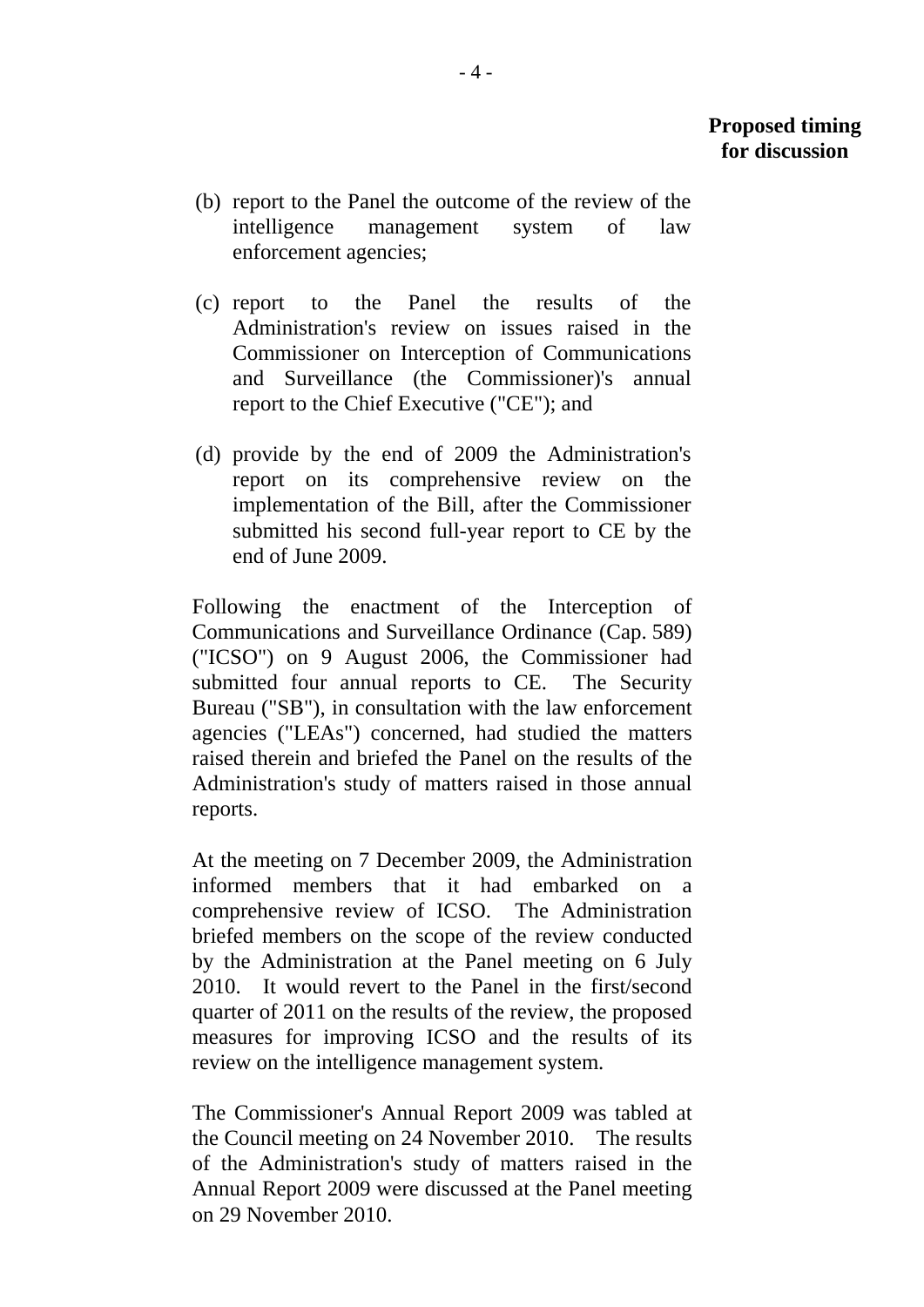# **5. Monitoring mechanism on government intelligence agencies**

At the meeting on 8 May 2007, members agreed that a research study on the parliamentary monitoring mechanism on intelligence agencies in selected places should be conducted by the Research and Library Services Division ("RLSD") of the Legislative Council Secretariat. To be confirmed

At the Panel meeting on 3 June 2008, Members were briefed on the main findings of the research report on the parliamentary monitoring mechanism on intelligence agencies in selected places prepared by RLSD.

At the Panel meeting on 14 October 2008, Hon Emily LAU suggested that the subject of parliamentary monitoring mechanism on intelligence agencies should be discussed at a future meeting.

On 11 February 2009, the Administration provided a written response to the research report prepared by RLSD on the applicability of overseas monitoring mechanisms in Hong Kong (LC Paper No. CB(2)852/08-09(01)).

## **6. Policy and measures for enhancing the safety of sex workers**

On 2 December 2008, Hon Emily LAU suggested that To be confirmed the Panel should discuss the issue at a future meeting.

## **7. Latest development in the provision of rehabilitative services by the Correctional Services Department**

At its meeting on 5 May 2009, the Panel was briefed on To be confirmedthe latest developments in the provision of rehabilitative services by the Correctional Services Department. Members agreed that the Panel should follow up the subject in future.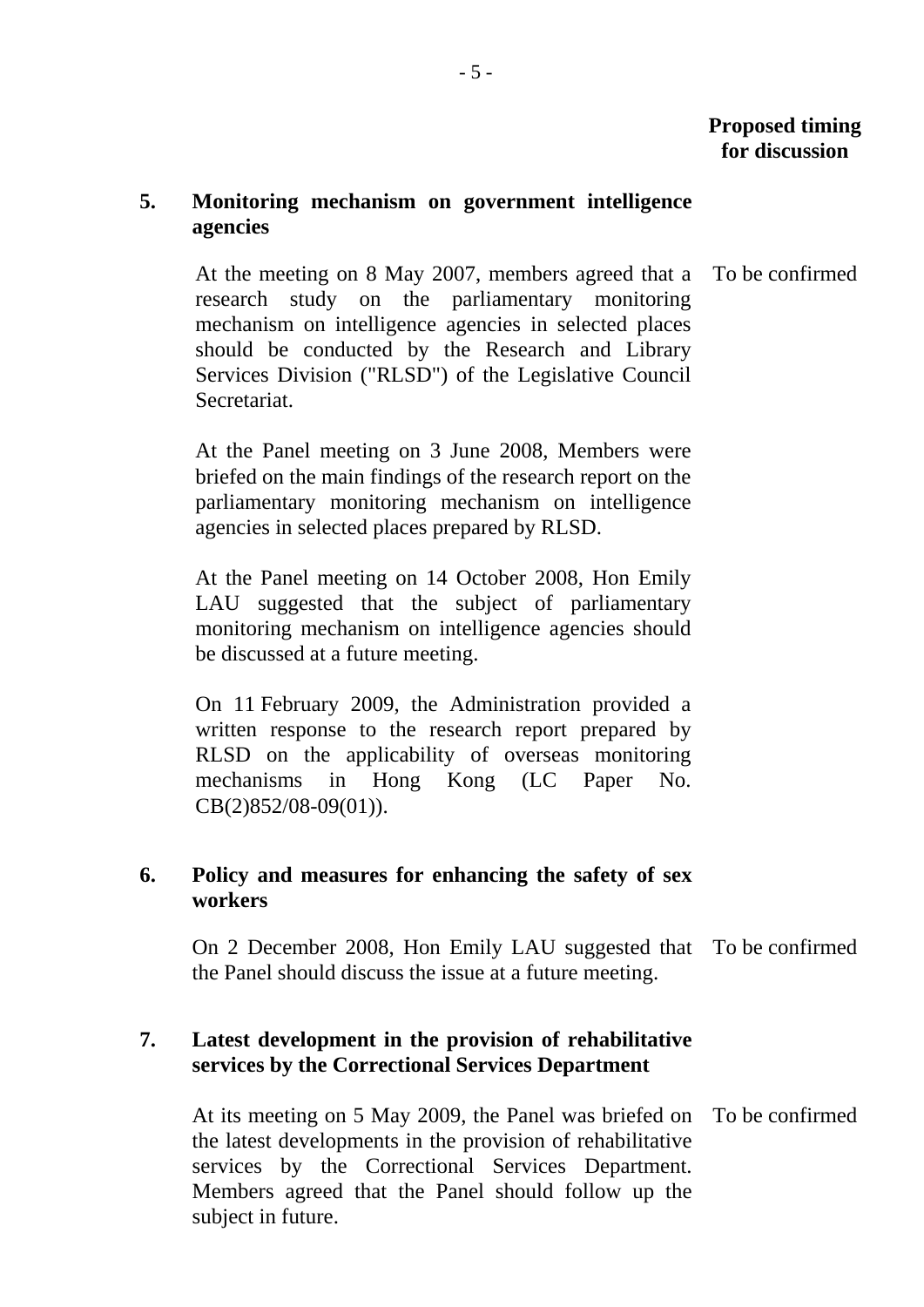#### **8. Election-related corruption reports**

When receiving the briefing by the Commissioner of the Independent Commission Against Corruption ("ICAC") at the meeting on 20 October 2009, members noted that in the first nine months of 2009, 214 election-related reports were received, of which 177 were related to the 2008 Legislative Council Election. Members expressed concern about the nature and the course of action taken by ICAC in respect of the cases. Members agreed that the Panel should follow up the subject in future.

An information paper on the 177 reports arising from the 2008 Legislative Council Election was circulated to members vide LC Paper No. CB(2)910/09-10(01) on 8 February 2010. ICAC advises that a review on the approach to deal with minor and technical breaches of the Elections (Corrupt and Illegal Conduct) Ordinance (Cap. 554) ("ECICO") involving the Department of Justice, the Registration and Electoral Office (REO), and the Home Affairs Department is in progress. A meeting will soon be held with representatives of the Constitutional and Mainland Affairs Bureau to review the ECICO. The review aims to optimize the deployment of ICAC investigative resources whilst ensuring that public elections in Hong Kong are conducted fairly, openly and honestly. The exercise is expected to be finalized within the first half of 2011 for submission to the Operations Review Committee for endorsement before submission to the Panel on Security.

In its letter dated 30 December 2010, the Administration advised that the Registration and Electoral Office ("REO") had discussed with ICAC improvement measures to facilitate the latter's investigation work on complaints and cases relating to candidates' election returns under ECICO. The subject of "Review of practical electoral arrangements" was also discussed by the Panel on Constitutional Affairs at its meeting on 17 January 2011.

To be confirmed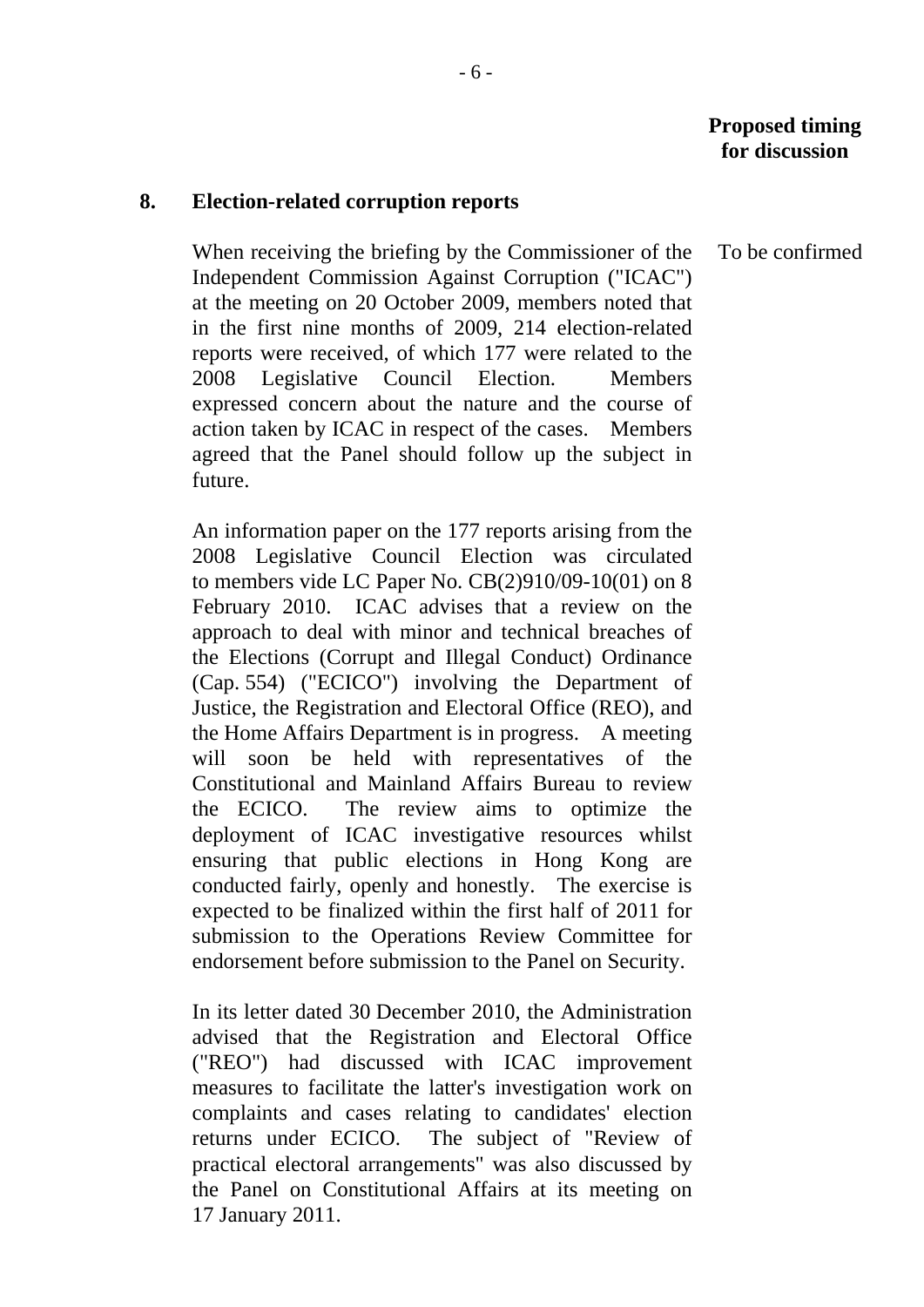To be confirmed

#### **9. Measures against cross-boundary corruption**

At the meeting on 20 October 2009, Hon Cyd HO suggested that measures taken by ICAC against cross-boundary corruption should be discussed at a future meeting.

An information paper on the efforts made by ICAC in forging closer cooperation with the Guangdong Provincial People's Procuratorate ("GDPP") and the Commission Against Corruption of Macao ("CCAC") on corruption prevention and education was circulated to members vide LC Paper No. CB(2)910/09-10(02).

At the meeting on 1 June 2010, in the context of discussing the item "Security matters under the Framework Agreement on Guangdong/Hong Kong Co-operation", members were briefed on the collaboration among ICAC, GDPP and CCAC in the exchange of anti-corruption experiences on practical issues and the provision of corruption prevention services to cross-boundary business enterprises in the Pearl River Delta Region.

According to ICAC, ICAC, GDPP and CCAC agreed in July 2010 to set up a standing working group to jointly map out long-term strategies and objectives to strengthen tripartite cooperation on corruption prevention and education. A working group meeting was conducted on 23 March 2011 and it was agreed that a seminar for small and medium size enterprises in the Pearl River Delta Region would be held in Hong Kong later this year and a practical guide be published in 2012/13.

## **10. Updating and replacement of fire services equipment and apparatus**

At the meetings on 4 May and 6 July 2010, the Panel To be confirmeddiscussed the existing procedures for procuring fire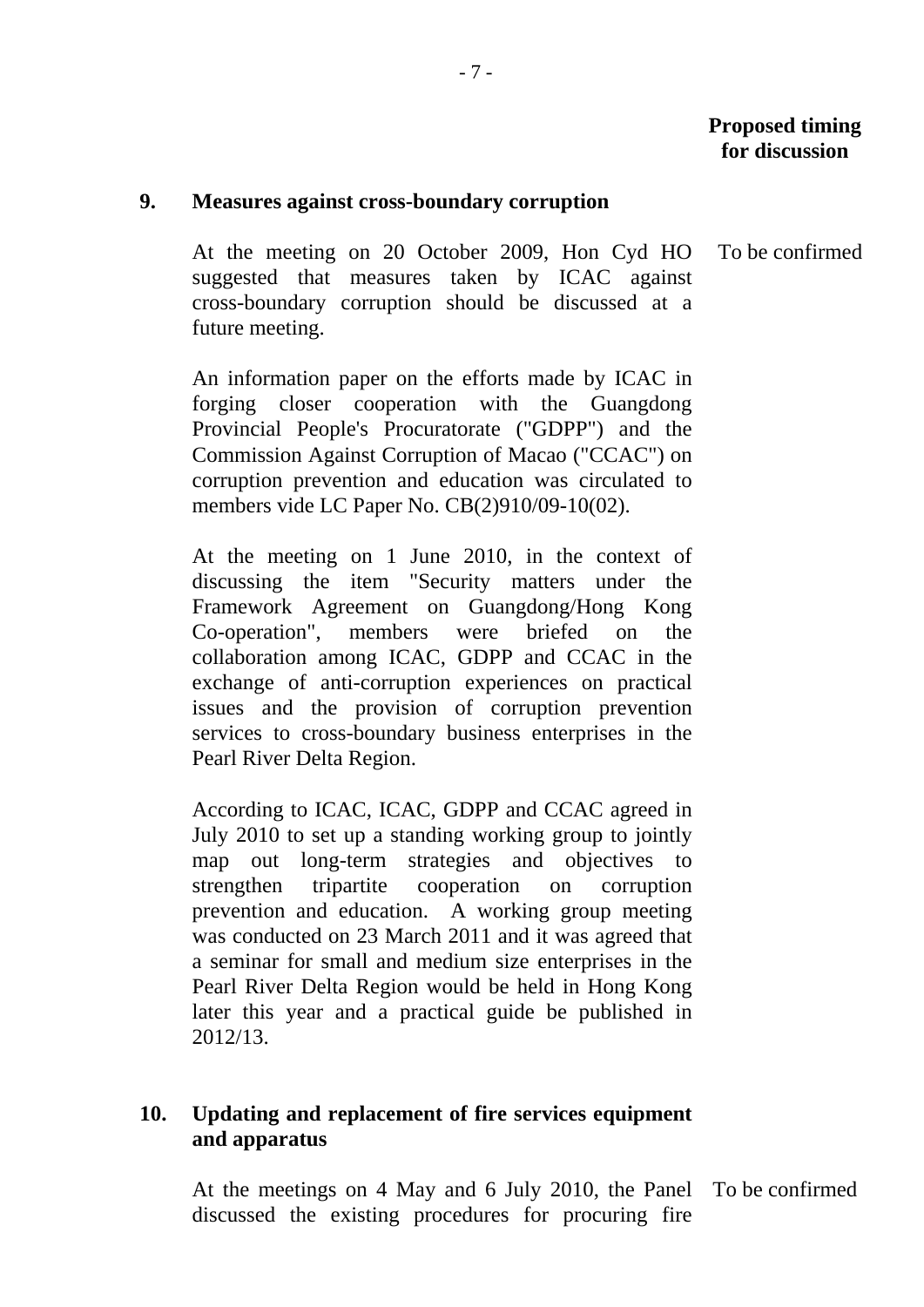services equipment and apparatus, as well as the Administration's proposed measures for expediting the procurement process. Members were informed that in order to further improve the procurement process of fire services equipment and apparatus, SB and FSD had commissioned the Efficiency Unit ("EU") of the Government to conduct a study. They study was expected to be completed by the end of 2010. In concluding the discussion, members requested the Administration to consider their views and revert to the Panel before the end of 2010 on the proposed increase of manpower in FSD and reduction of the conditioned hours of work of FSD staff to 48 hours per week.

At the special meeting on 17 January 2011, the Administration briefed the Panel on the findings of the management study conducted by EU on procurement of FSD and the improvement measures recommended by EU. In response to Members' request, the Administration has provided the full report of the management study and a concrete timetable for implementing the improvement measures therein contained after the meeting. Hon Margaret NG suggested that the subject matter should be followed up at a future meeting.

### **11. Daya Bay Nuclear Station Notification Mechanism**

At the meeting on 6 July 2010, the Panel discussed the event which occurred at the Daya Bay Nuclear Power Station ("DBNPS") on 23 May 2010 and the follow-up actions taken by the Government of the Hong Kong Special Administrative Region ("HKSAR") after the event. Members, in general, considered that there was an urgent need for the Administration to conduct an overall review of the current notification mechanisms agreed with the Prevention and Emergency Administrative Commission Office of Guangdong Province for Nuclear Accident of Civil Nuclear Facility, To be confirmed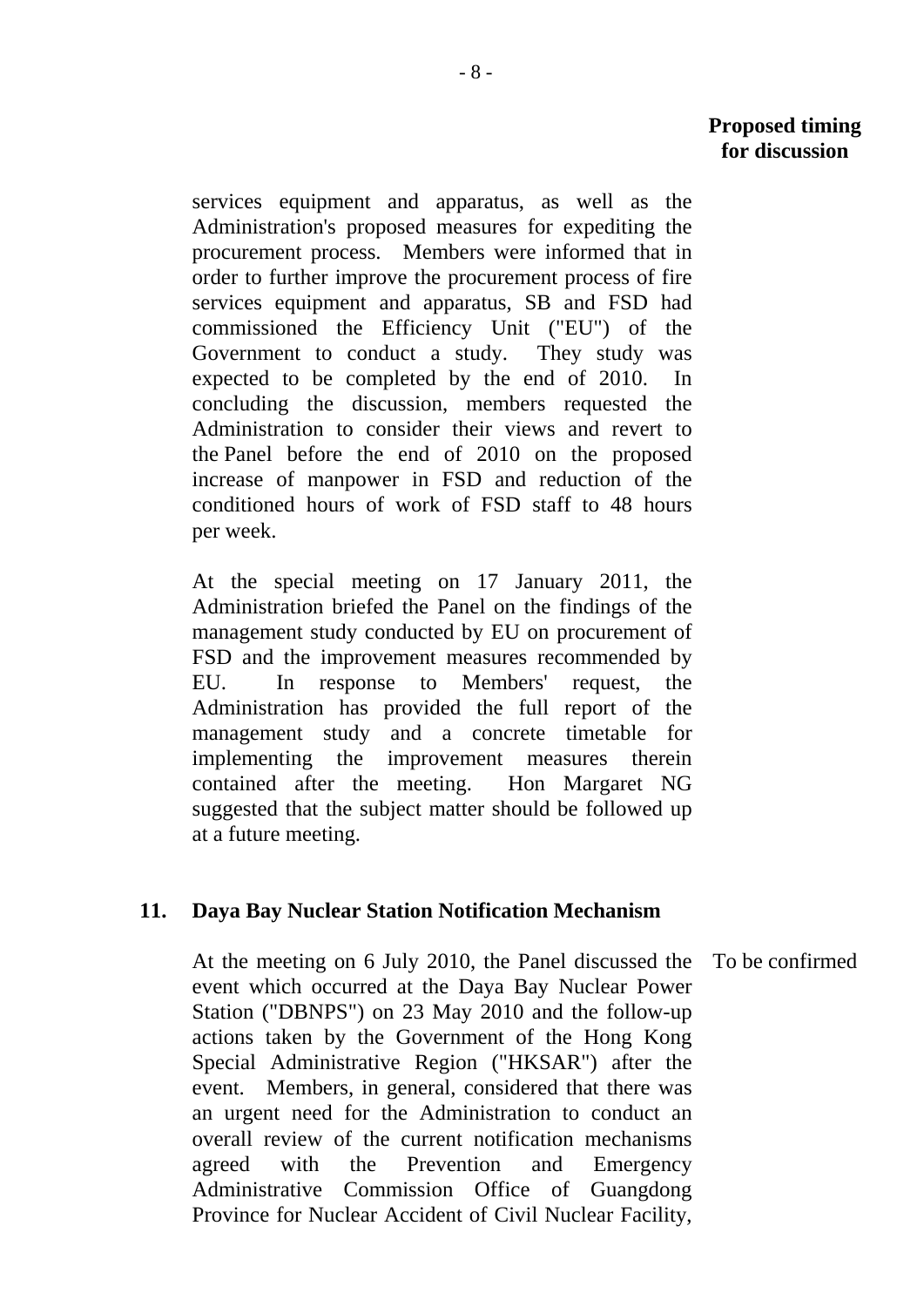CLP Power Hong Kong Limited and the Hong Kong Nuclear Investment Company, as well as the Daya Bay Contingency Plan developed by the HKSAR Government for handling nuclear incidents in Daya Bay, with a view to identifying areas for further improvement and facilitating the Administration in making proactive response to nuclear incidents in future. Members agreed that the Panel should follow up relevant issues and discuss the subject at the beginning of the 2010-2011 legislative session.

Arising from a Level 1 event occurred at DBNPS on 23 October 2010, the Panel discussed the matter again on 16 November 2010.

At the special meeting on 17 January 2011, the Administration briefed the Panel on the progress of the review on the notification mechanism of DBNPS and the measures to be put in place to enhance the transparency of the operation of DBNPS. Members expressed concerns over a number of issues, including the enhancement to the information disclosure mechanism for emergency or non-emergency events. Members agreed that the Administration should report to the Panel in five months with an update on the subject, so that the subject would be discussed at a Panel meeting before the end of the 2010-2011 legislative session, if necessary.

### **Items proposed by the Administration**

**12. Construction of a Secondary Boundary Fence and new sections of the Primary Boundary Fence and the Boundary Patrol Road arising from the reduced coverage of the Frontier Closed Area – Phase 2** 

 The Administration intends to brief the Panel on the Second quarter of details and estimated costs of Phase 2 of the construction works project arising from the reduction of the coverage of the Frontier Closed Area, before seeking funding support from the Finance Committee. 2011